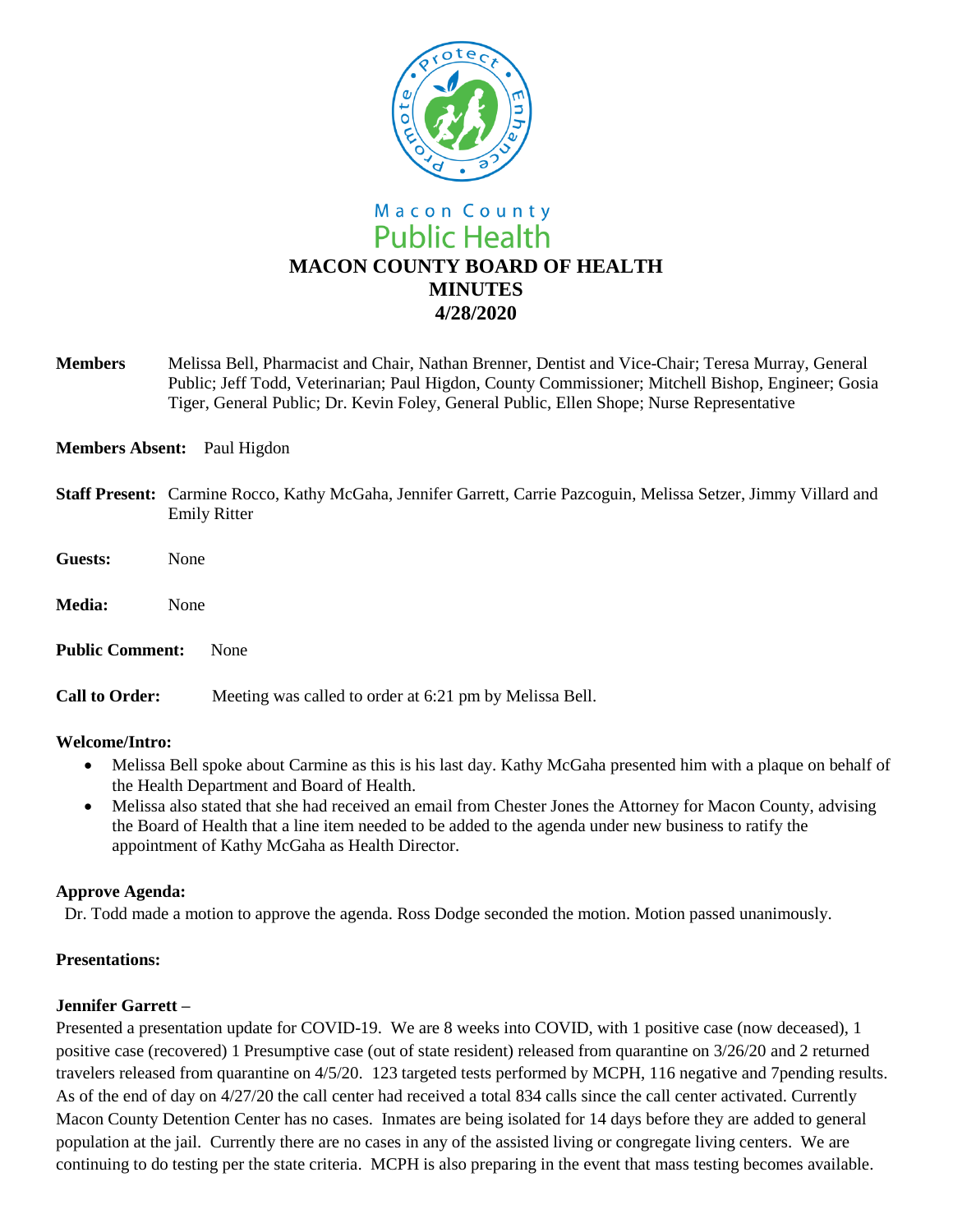MCPH is also looking toward flu season for this fall to do an aggressive flu campaign to decrease the likelihood of flu to hopefully assist medical centers in not being overwhelmed with flu and COVID. We are also looking at the ability to resume services and do clinics for childhood vaccinations. During this presentation a slide show was running with this information and charts showing the amount of cases surrounding our county.

# **Carmine -**

Stated that he and Kathy had met with the policy committee, this committee will be working to evaluate the county as we open up. This committee has worked on information so the county can project how they will open up within the guidelines of the state. July we should see a lightening up on the restrictions. One of the major obstacles they have seen are individuals that work for construction companies coming from out of town testing positive. Also, they should find out next week if we can get any free tests from MAHEC and Dogwood Trust.

# **Approve Minutes from Previous Meetings:**

Ross Dodge made a motion to accept the minutes with a revision to correct page 2 of the minutes from the meeting held on 4/14/2020. On page 2 of the minutes from 4/14/2020 "except" needs to be changed to "accept". Dr. Todd seconded the motion. The motion passed unanimously.

# **Old Business:** None

# **New Business:**

**A.** Carrie gave an update on the budget as of this time of year. We will not meet some of our revenues because of COVID. This was our first full month of scaled back services. We are expecting some relief funding from the state to contribute to our COVID-19 response.

**B.** Carmine Rocco as Interim Health Director for the Macon County Health Department will end as of midnight tonight. Macon County Board of Health would like to give its sincere thanks to Mr. Rocco for his leadership over the last year and a half. At this time the Board of Health will ratify the Board's appointment of Kathy McGaha as the Health Director for the Macon County Public Health effective at the beginning of Wednesday, April 29, 2020.

Ross Dodge made a motion to approve the ratification of Kathy McGaha as Health Director of the Macon County Public Health. Dr. Todd seconded the motion. Motion passed unanimously.

# **Heath Director Comments:**

- Carmine stated that he, Kathy and Carrie had met with county finance to go over budget, and that we received notice from the state that we will be receiving cost settlement money for Medicaid.
- Carmine also stated that we had an individual that has contributed to help with the fight against COVID-19. This individual has donated a new tent with heat and air for our department along with scrubs and crocs for our nurses so we can continue to test the individuals of Macon County. We have been very fortunate that this individual has contributed to our department.

# **Board Training and Information:**

Melissa Bell asked if we could check to see if there are any Board of Health trainings that can be done by Zoom. She would like to do the training for the board soon.

# **Discussion:**

Ross Dodge asked if the Health Department could reach out to the public members that are not wearing masks to protect themselves or others. Kathy stated that we have been sending out material in every way possible to educate the community, we have even went out to the retail stores and spoke with managers and worker. Ross Dodge stated that he thinks it would be good for someone who has recovered from COVID to give a testimony. He thinks this would make a bigger impact than just a flyer. Melissa Bell asked Kathy McGaha to give an update next month on any other ways we have tried to reach the public. She also if the Health Department could start using Twitter and Instagram along with Facebook because that will draw a broader audience. The young people follow Twitter more than Facebook.